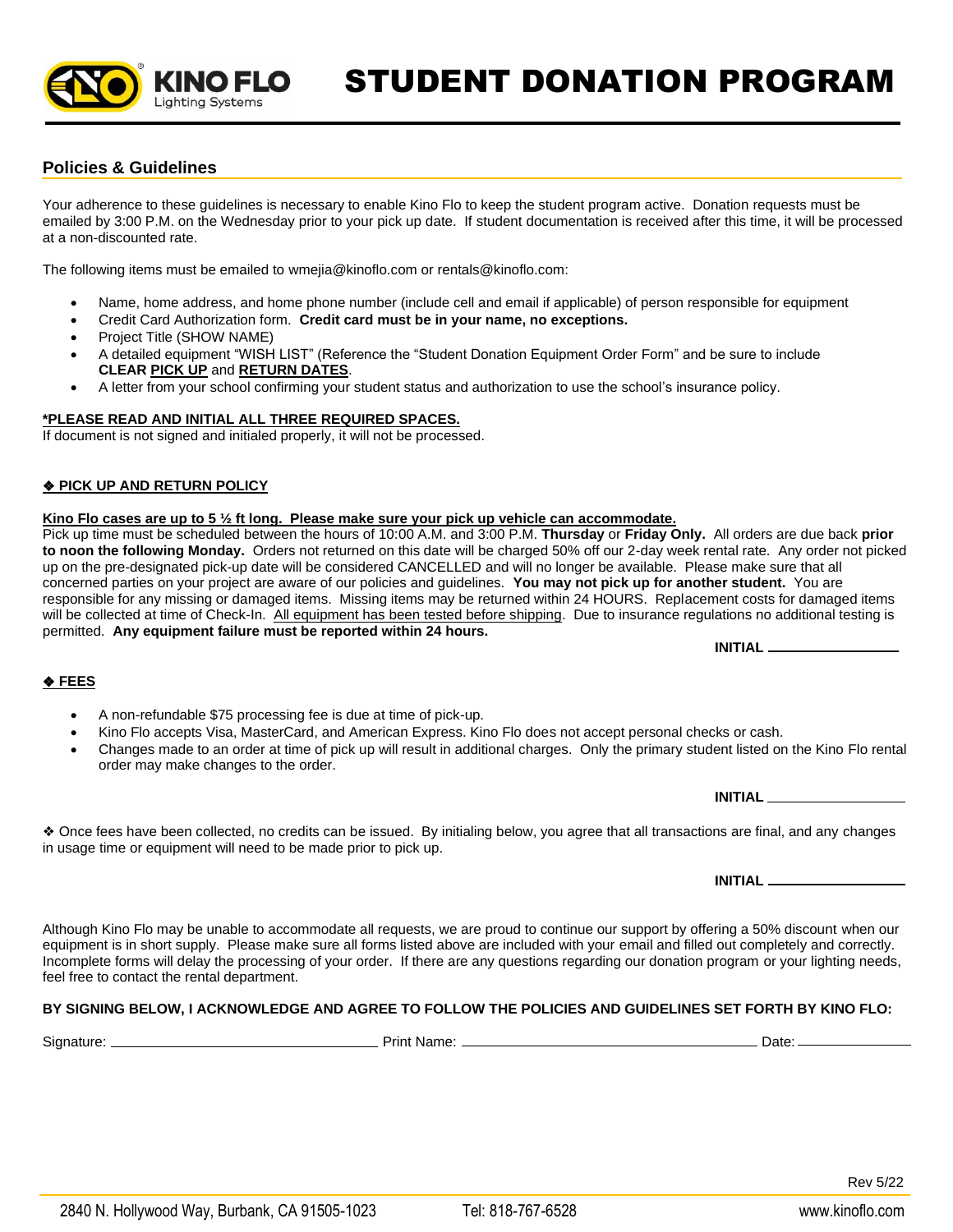

#### Each donation project is allowed a \$400/day (pre‐tax) maximum based at 1-day rental rate. **All equipment subject to availability.**

| <b>Equipment</b>  | Value     | Rental   |
|-------------------|-----------|----------|
| Celeb 250C        | \$3250.00 | \$90.00  |
| Celeb 450C        | \$5560.00 | \$125.00 |
| Celeb 450Q        | \$5665.00 | \$125.00 |
| Celeb 850C        | \$8395.00 | \$200.00 |
| Diva-Lite 21C LED | \$2350.00 | \$80.00  |
| Diva-Lite 31C LED | \$2675.00 | \$95.00  |
| FreeStyle Mini    | \$2450.00 | \$50.00  |
| FreeStyle 21      | \$3760.00 | \$125.00 |
| FreeStyle 31      | \$3935.00 | \$125.00 |
| FreeStyle 41      | \$3935.00 | \$125.00 |
| FreeStyle T21     | \$2095.00 | \$50.00  |
| FreeStyle T41     | \$2185.00 | \$50.00  |
| FreeStyle T22     | \$2760.00 | \$80.00  |
| FreeStyle T42     | \$2945.00 | \$80.00  |
| FreeStyle T24     | \$3360.00 | \$100.00 |
| FreeStyle T44     | \$3715.00 | \$100.00 |
| Image L40         | \$3650.00 | \$100.00 |
| Image L80         | \$5155.00 | \$150.00 |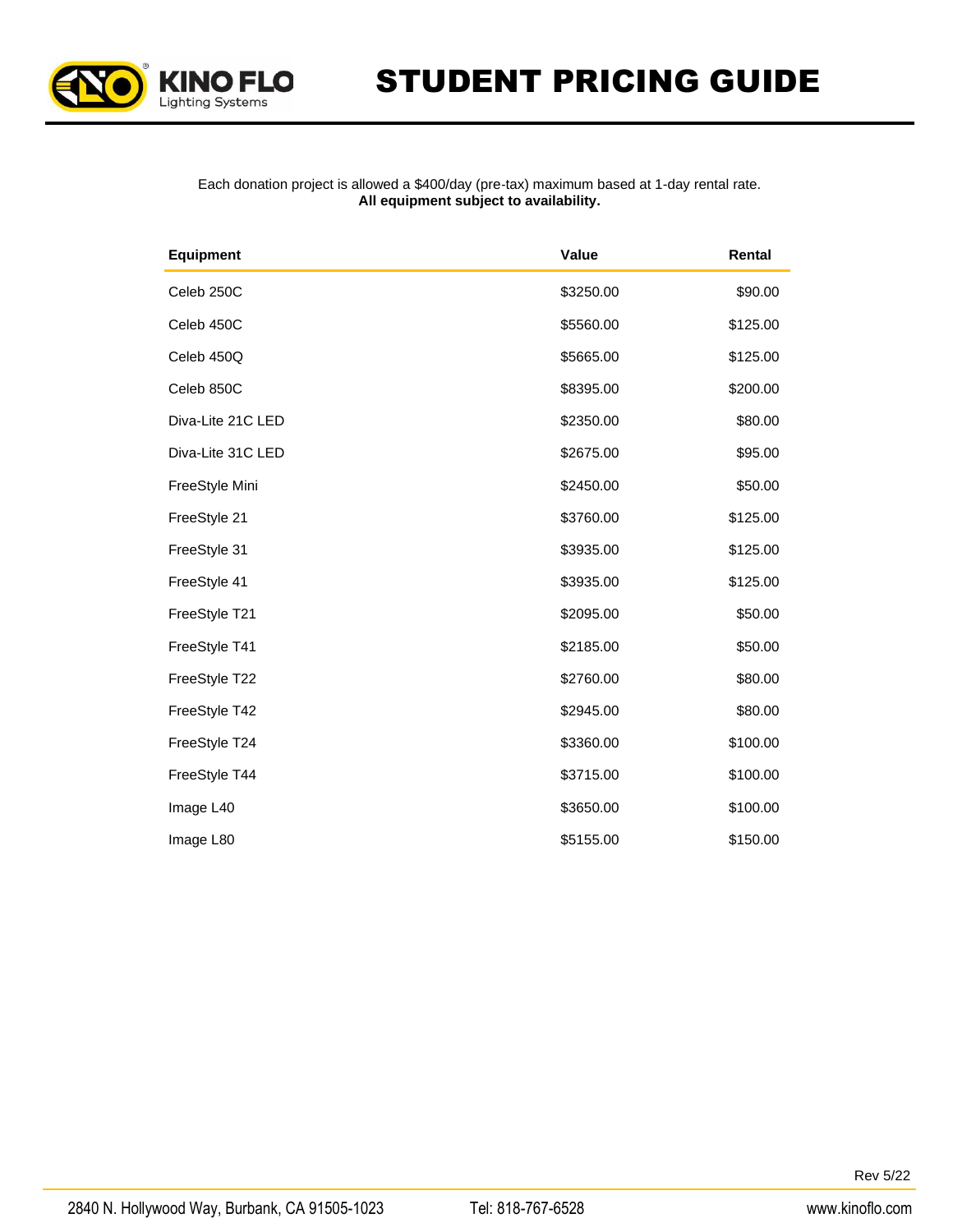

| <b>Equipment</b>  | Quantity | <b>Equipment</b> | Quantity |
|-------------------|----------|------------------|----------|
| Celeb 250C        |          | FreeStyle 41     |          |
| Celeb 450C        |          | FreeStyle T21    |          |
| Celeb 450Q        |          | FreeStyle T41    |          |
| Celeb 850C        |          | FreeStyle T22    |          |
| Diva-Lite 21C LED |          | FreeStyle T42    |          |
| Diva-Lite 31C LED |          | FreeStyle T24    |          |
| FreeStyle Mini    |          | FreeStyle T44    |          |
| FreeStyle 21      |          | Image L40        |          |
| FreeStyle 31      |          | Image L80        |          |

**Pick up Date: Return Date:**

**Additional Notes / Request:**

#### **PLEASE NOTE:**

- \* All donations are subject to availability.
- \* Changes made will require a new order form to be filled out prior to pick up.
- \* The length of a Kino Flo shipping case can be up to 5 ½ feet long (for vehicle accommodations). Please plan for sufficient transportation for pick up.

Contact the Rental Department for a price quote and for Insurance and School Requirements.